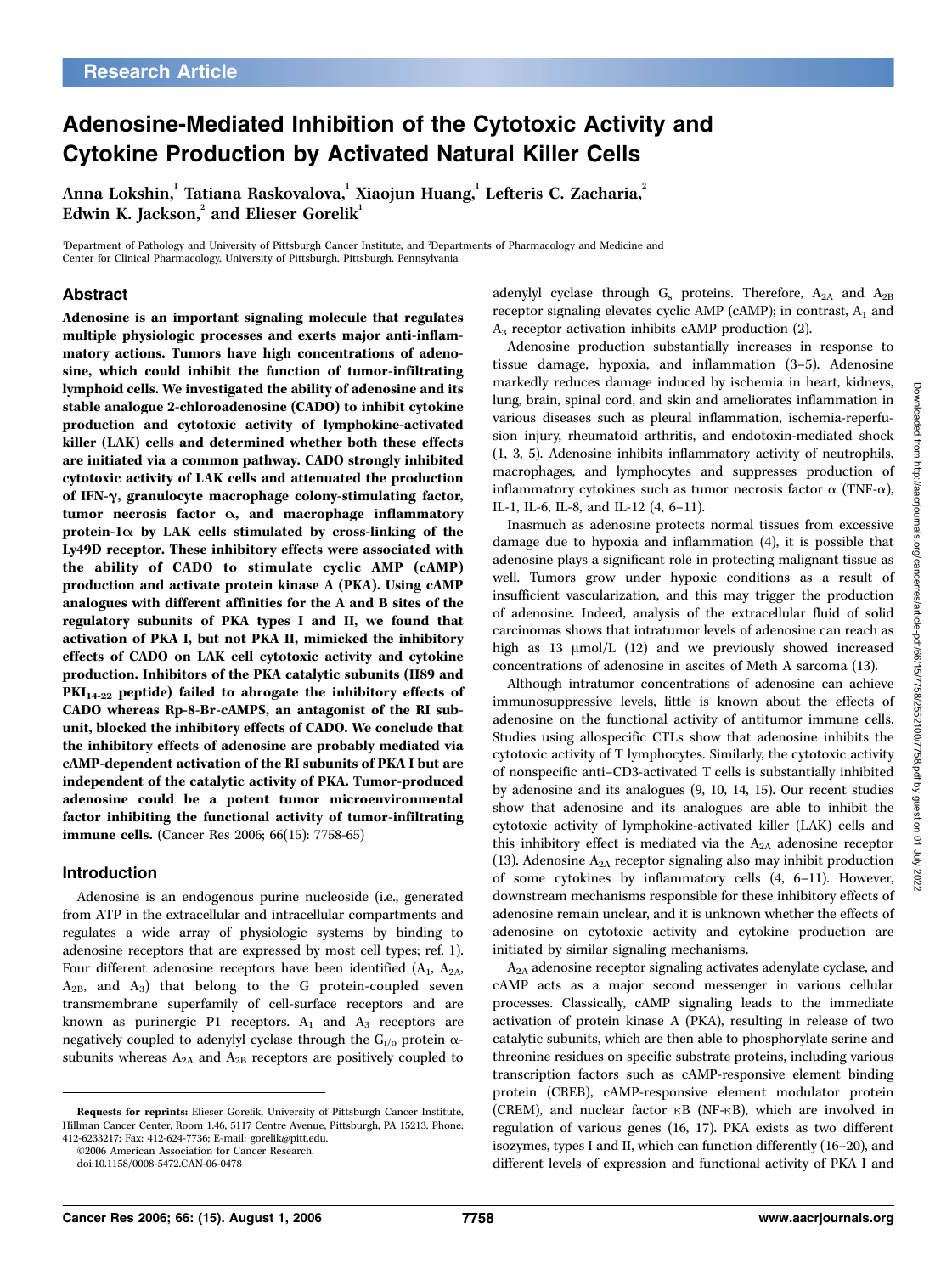PKA II have been found in T cells, B cells, and natural killer (NK) cells (17, 20).

In the present study, we investigated the ability of adenosine and 2-chloroadenosine (CADO), a stable analogue of adenosine, to inhibit the cytolytic activity of LAK cells and to attenuate cytokine production by LAK cells stimulated by cross-linking of the Ly49D receptor. We used a novel Luminex LabMAP technology and multiplex antibody-conjugated beads for simultaneous measurement of concentrations of 20 cytokines, chemokines, and growth factors produced by Ly49D-cross-linked LAK cells in the presence and absence of CADO. To identify which type of PKA is responsible for the inhibitory effects, various cAMP analogues with different affinities for the A and B sites of PKA I and II were used. To obtain more direct evidence of the involvement of cAMP-dependent PKA in the regulation of the effects of adenosine, we tested the ability of various PKA inhibitors for their ability to abrogate the inhibitory effects of adenosine on LAK cell functional activity.

#### Materials and Methods

Mice. Female C57BL/6 (6-8 weeks old) mice were purchased from Jackson Laboratory (Bar Harbor, ME). Experiments were done in accordance with the approved institutional protocol and guidelines of the Institutional Animal Care and use Committee.

Reagents. Adenosine, CADO, erythro-9-(2-hydroxy-3-nonyl) adenine (EHNA), H89, and myristoylated  $PKI<sub>14-22</sub>$  peptide were purchased from Sigma-Aldrich (St. Louis, MO). ZM241385 was from Tocris (Ellisville, MO). 8-Hexylaminoadenosine-3',5'-cyclic monophosphate (8-HA-cAMP),  $N^6$ -benzoyl-cAMP (6-benz-cAMP), 8-piperidino-cAMP (8-PIP-cAMP), 8-(4-methoxyphenylthio)-2'-O-methyl-cAMP, 8-pCPT-2'-O-Me-cAMP, and Rp-8-Br-cAMPS were purchased from Axxora Platform (San Diego, CA).

LAK cell generation. Purified LAK cells were generated from spleens of C57BL/6 mice as described (21). Briefly, a single-cell suspension of spleen cells was prepared and spleen cells  $(50 \times 10^6)$  were cultured in T-75 flasks for 3 days in the presence of interleukin (IL)-2 (6,000 IU/mL). After removal of nonadherent spleen cells, plastic adherent cells were cultured for additional 3 to 5 days. This approach generates large numbers of purified highly cytotoxic LAK cells (21). Flow cytometry revealed that 80% to 92% of these LAK cells were NK1.1 and asialo  $GM<sub>1</sub>$  positive.

Cytotoxic activity of LAK cells. The cytotoxic activity of LAK cells was tested against <sup>51</sup>Cr-labeled 3LL Lewis lung carcinoma cells. LAK cells were distributed into V-bottomed 96-well plates, with and without test agents, and, 20 minutes later, radiolabeled 3LL tumor cells ( $5 \times 10^3$  per well) were added. LAK cell cytotoxicity was determined in triplicate at 20:1 effector/ target (E/T) ratio. After 4 hours of incubation at 37 $^{\circ}$ C, supernatants (25 µL) were transferred into yttrium silicate scintillator–coated white microplates (LumaPlate-96, Perkin-Elmer, Boston, MA) and the level of  $\beta$ -emission by released  ${}^{51}$ Cr was measured in a  $\beta$ -counter. The percentage of cytotoxicity was calculated (13).

Cytokine production. Rested LAK cells were stimulated with anti-Ly49D monoclonal antibody as described with minor modifications (22, 23). Anti-Ly49D mAb was a gift from Dr. John Ortaldo (National Cancer Institute, NIH, Frederick, MD). Costar 96-well plates were precoated with rabbit antirat immunoglobulin G (IgG; 2 µg/well) and blocked with RPMI 1640 containing 10% FCS. LAK cells were washed and rested for 2 hours in the absence of IL-2. LAK cells were incubated with test chemicals in tubes for  $20$  minutes; then anti-Ly49D rat mAb was added (1  $\mu$ g/well) and LAK cells  $(0.5 \times 10^6$  per well) were plated into 96-well plates precoated with rabbit anti-rat IgG. After 6 hours of incubation at  $37^{\circ}$ C, supernatants (0.1 mL) were collected and concentrations of various cytokines were analyzed using Luminex LabMAP technology.

Multiplex bead–based cytokine analysis. We used murine multiplex antibody bead kit for Luminex xMAP (Biosource International, Camarillo, CA) that allows simultaneous testing of 20 murine cytokines, chemokines, and growth factors: IL-1 $\alpha$ , IL-1 $\beta$ , IL-2, IL-4, IL-5, IL-6, IL-10, IL-12, IL-13,

IL-17, IFN-g, TNF-a, KC, granulocyte macrophage colony-stimulating factor (GM-CSF), MCP-1, macrophage inflammatory protein 1a (MIP-1a), IP-10, MIG, fibroblast growth factor- $\beta$  (FGF- $\beta$ ), and vascular endothelial growth factor (VEGF). The multiplexed assay was done at the University of Pittsburgh Cancer Institute Luminex Core Facility as described (24). A filterbottom 96-well microplate (Millipore, Bedford, MA) was blocked for 10 minutes with PBS/bovine serum albumin. To generate a standard curve, 5-fold dilutions of appropriate standards were prepared in RPMI 1640. Standards and supernatant samples were pipetted at 50 µL/well in duplicate and mixed with 50 µL of bead mixture. The microplate was incubated for 1 hour at room temperature on microtiter shaker. Wells were then washed thrice with washing buffer using a vacuum manifold. Phycoerythrin-conjugated secondary antibodies were added to the appropriate wells and incubated for 45 minutes in the dark with constant shaking. Wells were washed twice, assay buffer was added, and samples were analyzed using the Bio-Plex suspension array system, which includes a fluorescent reader and Bio-Plex Manager analytic software (Bio-Rad Laboratories, Hercules, CA). Data are expressed as mean  $\pm$  SD (pg/mL).

**cAMP production.** LAK cells were distributed into 4 mL tubes (0.5  $\times$  10<sup>6</sup> cells/0.5 mL per tube) and incubated with CADO for 10 minutes. Culture medium was removed and 1 mL of ice-cold 1-propanol was added to cells. After shaking, cellular extracts were harvested, frozen, and later used for cAMP analysis by high-performance liquid chromatography using fluorescence detection as previously described (13).

PKA activity assay. PKA activity in LAK cell lysates was tested using StressXpress nonradiactive PKA activity kit from Stressgen Bioreagents (Victoria, British Columbia, Canada). This assay uses a specific synthetic peptide as a substrate for PKA and a polyclonal antibody that recognizes the phosphorylated form of the substrate. LAK cells  $(10 \times 10^6$  per group) were treated with CADO (5 or 50  $\mu$ mol/L) for 5 to 120 minutes and were lysed in lysing buffer, centrifuged at 13,000 rpm for 15 minutes, and supernatants were frozen at  $-70^{\circ}$ C. A microtiter plate was soaked with 50  $\mu$ L of kinase assay dilution buffer and, after washing,  $30 \mu$ L of each sample were added. The reaction was initiated by adding 10 µL of ATP. The plate was incubated for 90 minutes at  $30^{\circ}$ C and phosphospecific substrate antibody was added. The level of antibody binding was estimated using secondary anti-rabbit IgG-horseradish peroxidase conjugate and corresponding TMB substrate. Absorbance was determined using a microplate reader set at a wavelength of 450 nm. Kinase activity in cell lysates was calculated as follows: [mean absorbance (sample) - mean absorbance (negative control)] / protein in cell lysate. For negative control, cell lysate samples were incubated with substrate without adding ATP or the cell lysates were incubated with ATP in the presence of 5  $\mu$ mol/L of myristoylated peptide PKA inhibitor PKI<sub>14-22</sub> (Sigma).

Statistics. Statistical analysis of the data was done using Student's  $t$  test. The significance level was set at  $P < 0.05$ .

#### **Results**

Analysis of cAMP-PKA pathway in the CADO-mediated inhibition of LAK cell cytotoxicity. First, we tested the ability of CADO to stimulate cAMP production by LAK cells and to affect their ability to kill 3LL tumor cells. CADO stimulated production of cAMP in LAK cells in a concentration-dependent manner and, in parallel, inhibited LAK cell cytotoxicity (Fig. 1A). These results suggest that cAMP provides the inhibitory signal leading to inhibition of LAK cell cytotoxicity. Because this inhibitory signal is likely mediated via activation of PKA, we tested whether CADO is able to activate PKA activity in LAK cells. The results presented in Fig. 1B indicate that CADO treatment increased PKA activity. Thus, CADO treatment of LAK cells induces cAMP production and increases PKA activity that is associated with inhibition of LAK cell cytotoxicity.

It is unclear which type of PKA mediates the inhibitory effects of adenosine on LAK cell cytotoxic. Both types of PKA form a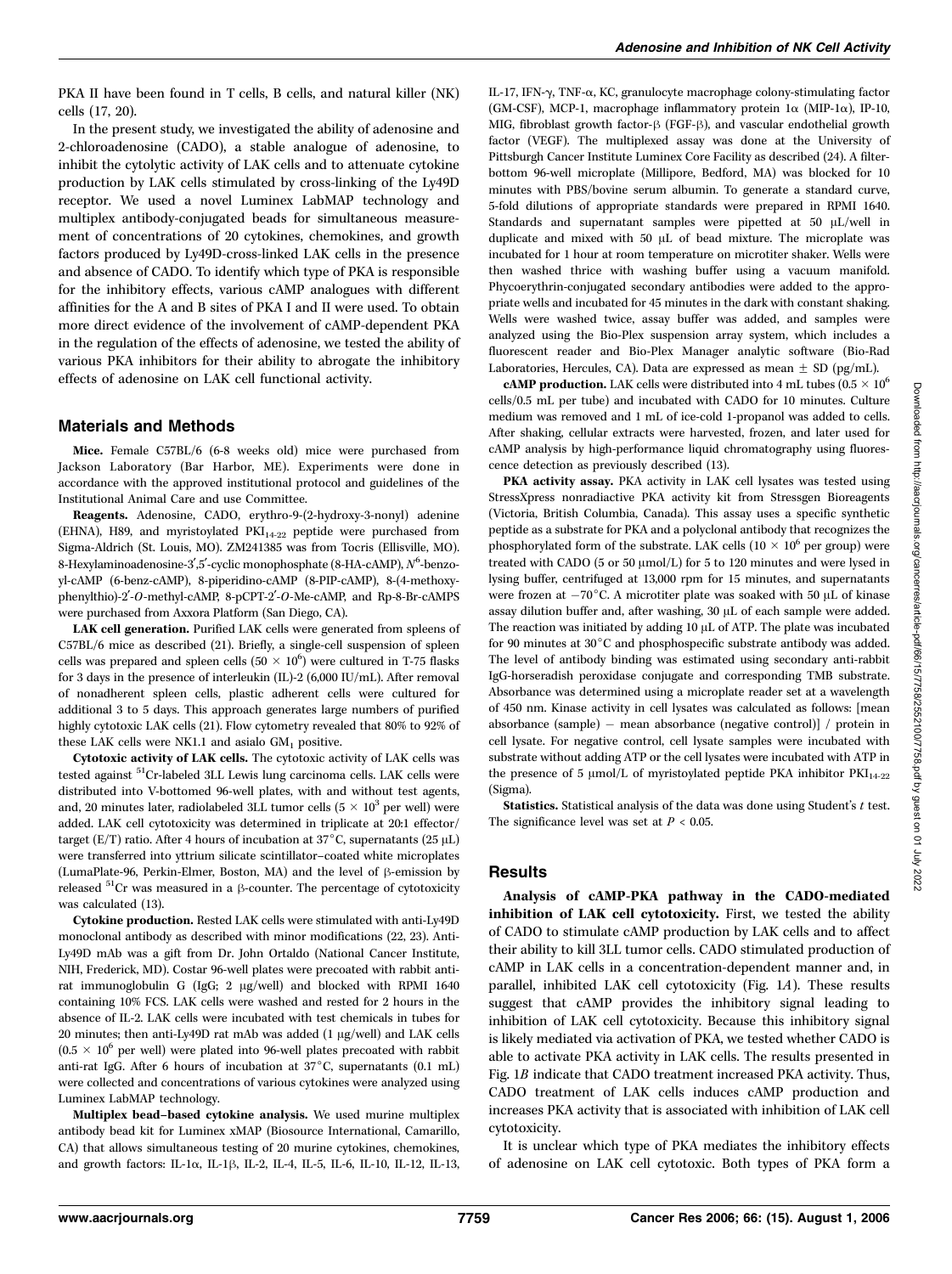

Figure 1. A, effect of CADO on cAMP production and cytotoxic activity of LAK cells. LAK cells  $(0.5 \times 10^6)$  were incubated with CADO (16-128  $\mu$ mol/L) for 10 minutes and intracellular levels of cAMP analyzed using high-performance liquid chromatography. To test the effect of CADO on the cytotoxic activity,<br>LAK cells were mixed with <sup>51</sup>Cr-labeled 3LL tumor cells at E/T ratio 20:1 in the absence or presence of CADO (16-128 μmol/L). After 4 hours of incubation,<br>the percentage of <sup>51</sup>Cr release was determined. All tested concentrations of CADO significantly ( $P < 0.05$ ) reduced LAK cytotoxicity and increased cAMP  $\blacksquare$  - - $\blacksquare$ , % cytotoxicity;  $\triangle$  - - $\triangle$ , cAMP concentration). These experiments were repeated twice. B, CADO-induced activation of PKA in LAK cells. LAK cells were incubated with CADO (5 or 50  $\mu$ mol/L) and, 2 hours later, cells were lysed. PKA activity in cell lysates was tested using StressXpress nonradiactive PKA activity kit (Stressgen Bioreagents). For negative control, cell lysate samples were incubated with substrate without adding ATP or with ATP in the presence of 5 μmol/L of myristoylated peptide PKA inhibitor PKI<sub>14-22</sub>. *Columns,* mean;<br>*bars,* SD. Both concentrations of CADO significantly (P < 0.05) increased PKA activity. These experiments were repeated thrice.

tetramer consisting of two regulatory and two catalytic subunits. There are four unique regulatory subunit isoforms ( $R I\alpha$ ,  $R I\beta$ ,  $R I I\alpha$ , and RII $\beta$ ) and three catalytic subunit isoforms (C $\alpha$ , C $\beta$ , and C $\gamma$ ), all encoded by distinct genes. Each RI and RII regulatory subunit has two cooperative cAMP binding sites, A and B. The binding of cAMP to the A and B sites on the regulatory subunits reduces their affinity for the catalytic units, resulting in dissociation of the holoenzyme complex and releasing two free catalytic subunits, which are then able to phosphorylate serine and threonine residues on specific substrate proteins (16, 17).

Recently, numerous analogues of cAMP have been synthesized that can selectively bind to the A and B sites of the RI or RII subunits (site selectivity). By combining appropriate pairs of cAMP analogues, PKA I and PKA II can be selectively activated (25). Thus, these agents can help to identify the involvement of PKA type I or II in regulation of LAK cell cytotoxicity. Employing this approach, LAK cells were mixed with <sup>51</sup>Cr-labeled 3LL Lewis lung carcinoma cells in the presence or absence of a single or a pair of cAMP analogues. For comparison, the inhibitory activity of CADO (2 and  $10 \mu \text{mol/L}$ ) was tested. The results presented in Table 1 show that CADO substantially inhibited the cytotoxic activity of LAK cells. 6-Benz-cAMP (binds to RIA and RIIA) and 8-PIP-cAMP (binds to RIA and RIIB) used separately did not affect LAK cytotoxicity. A combination of 8-PIP-cAMP and 6-benz-cAMP (binds to A and B sites of RII subunits and therefore selectively activates PKA II) slightly reduced LAK cell cytotoxicity (Table 1). 8-HA-cAMP that activates site B of RI also showed a low level of inhibition, whereas a combination of 8-HA-cAMP and 6-benz-cAMP that activates both A and B sites of RI subunits, and therefore selectively activates PKA I, had a synergistic effect and dramatically inhibited LAK cell cytotoxicity (Table 1). Treatment of 3LL target cells or LAK cells with CADO or PKA activators did not affect their viability. Furthermore, pretreatment of 3LL tumor cells with CADO or PKA I activators did not change their sensitivity to LAK cell– mediated cytotoxicity. In summary, these data indicate that PKA I activation is predominantly responsible for the inhibition of the ability of LAK cells to kill tumor cells.

Recently it was found that cAMP might have an additional target that is independent of PKA (26, 27). This alternative cAMP target is exchange protein directly activated by cAMP (Epac1 and Epac2). Epac1 has an NH<sub>2</sub>-terminal DEP (disheveled, Egl-10, pleckstrin) domain that is involved in membrane docking and cell adhesion, as well as a cAMP binding domain (CNBD), a Ras exchange motif (REM), and a guanine nucleotide exchange factor (GEF) homology

| <b>Table 1.</b> Effect of PKA I, PKA II, and Epac activators on LAK cell cytotoxicity |                              |                  |                  |  |  |
|---------------------------------------------------------------------------------------|------------------------------|------------------|------------------|--|--|
| Treatment                                                                             | Concentration                | PKA binding site | Cytotoxicity (%) |  |  |
| Control                                                                               |                              |                  | $38.3 + 4$       |  |  |
| <b>CADO</b>                                                                           | $10 \mu$ mol/L               |                  | $15.0 + 2^*$     |  |  |
|                                                                                       | $2 \mu$ mol/L                |                  | $21.0 + 3^*$     |  |  |
| 6-Benz-cAMP                                                                           | $0.25$ mmol/L                | RI A and RII A   | $34.3 \pm 6$     |  |  |
| 8-PIP-cAMP                                                                            | $0.25$ mmol/L                | RI A and RII B   | $35.7 + 7$       |  |  |
| 8-PIP-cAMP + 6-Benz-cAMP                                                              | $0.25 + 0.25$ mmol/L         | PKA II $(A + B)$ | $27.1 + 4^*$     |  |  |
| 8-HA-cAMP                                                                             | $0.25$ mmol/L                | RI B             | $30.7 \pm 3^*$   |  |  |
| $8-HA-cAMP + 6-Benz-cAMP$                                                             | $0.25 + 0.25$ mmol/L         | PKA I $(A + B)$  | $8.1 + 1$        |  |  |
| $8-pCPT-2'-O-Me-cAMP$                                                                 | $0.5 \text{ mmol/L}$         | Epac             | $36.9 + 3$       |  |  |
| 8-PIP-cAMP + 6-benz-cAMP + 8-pCPT-2'-O-Me-cAMP                                        | $(0.25 + 0.25) + 0.5$ mmol/L | $PKA II + Epac$  | 23.3 $\pm$ 4*    |  |  |
| 8-HA-cAMP + 6-benz-cAMP + 8-pCPT-2'-O-Me-cAMP                                         | $(0.25 + 0.25) + 0.5$ mmol/L | $PKA I + Epac$   | $7.8 + 1^{\top}$ |  |  |

NOTE: LAK cells were incubated for 30minutes with activators of PKA and/or Epac and then incubated for 4 hours with radiolabeled 3LL tumor cells at E/T ratio 20:1.

\*Significantly differs from the Control group ( $P < 0.05$ ).

<sup>†</sup>Significantly differs from all other groups ( $P < 0.001$ ). This experiment was repeated thrice.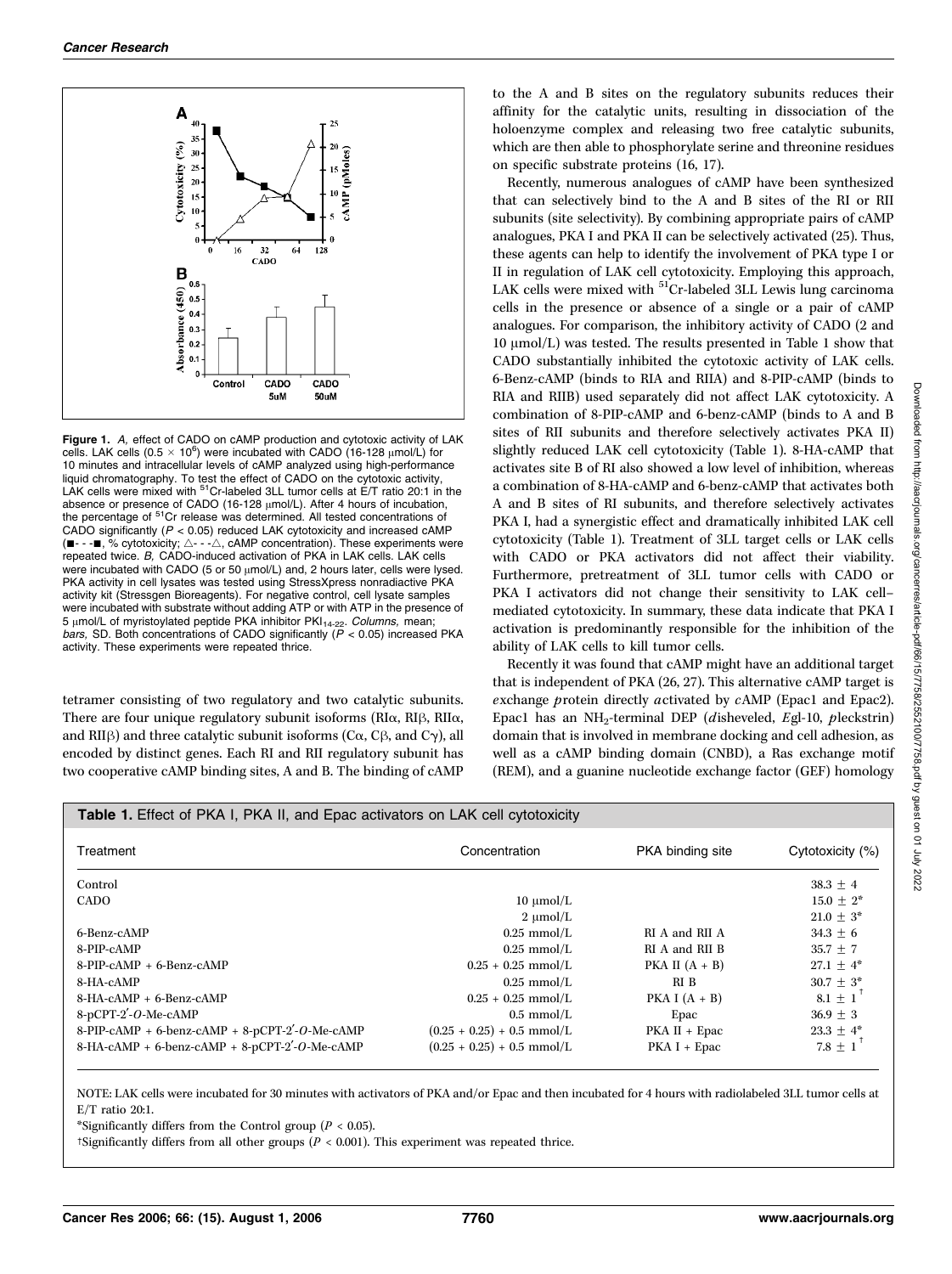| <b>Table 2.</b> The effect of Ly49D cross-linking on the cytokine production by LAK cells |                              |                                 |                             |                                       |                               |                              |  |
|-------------------------------------------------------------------------------------------|------------------------------|---------------------------------|-----------------------------|---------------------------------------|-------------------------------|------------------------------|--|
| Groups                                                                                    |                              | Cytokines (pg/mL)               |                             |                                       |                               |                              |  |
|                                                                                           | IFN- $\gamma$                | <b>GM-CSF</b>                   | TNF- $\alpha$               | MIP-1 $\alpha$                        | $IP-10$                       | <b>VEGF</b>                  |  |
| LAK<br>$LAK + Ly49D$                                                                      | $308 \pm 51$<br>$968 \pm 33$ | $822 \pm 30$<br>$2,467 \pm 409$ | $224 \pm 5$<br>496 $\pm$ 68 | 4,406 $\pm$ 1,239<br>$11,942 \pm 958$ | $\mathbf{0}$<br>$92.5 \pm 10$ | $211 \pm 77$<br>$368 \pm 84$ |  |
| Groups                                                                                    |                              | Cytokines (pg/mL)               |                             |                                       |                               |                              |  |
|                                                                                           | $IL-1\beta$                  | $IL-2$                          | IL-4                        | $IL-6$                                | $IL-10$                       | $IL-12$                      |  |
| LAK<br>$LAK + Ly49D$                                                                      | $362 \pm 23$<br>$21 \pm 5$   | $113 \pm 7$<br>$92 \pm 3$       | $79 \pm 1$<br>$15 \pm 1$    | $39 \pm 1$<br>$16 \pm 4$              | $121 \pm 5$<br>$2\pm 0$       | $323 \pm 3$<br>$21 \pm 1$    |  |
| Groups                                                                                    |                              | Cytokines (pg/mL)               |                             |                                       |                               |                              |  |
|                                                                                           | $IL-17$                      | KC                              | MCP-1                       | G-CSF                                 | $FGF-B$                       |                              |  |
| LAK<br>$LAK + Ly49$                                                                       | $93 \pm 1$<br>$1 \pm 0$      | $59 \pm 24$<br>$35 \pm 9$       | $33 \pm 1$<br>$12 \pm 2$    | $34 \pm 1$<br>$10 \pm 1$              | $81 \pm 21$<br>$29 \pm 11$    |                              |  |

NOTE: IL-2-activated LAK cells were rested for 2 hours without IL-2. After washing, LAK cells  $(0.5 \times 10^6$  per well) were treated with anti-Ly49D mAb (1 Ag/well) and were plated onto 96-well plates coated with rabbit anti-rat IgG. The supernatants were harvested after 6 hours of incubation in the absence of IL-2. Cytokine concentrations (pg/mL) in the supernatants of LAK cells were analyzed using Luminex LabMAP technology. All groups of LAK  $+$  Ly49D significantly differ from LAK groups ( $P < 0.05$ ). This experiment was repeated thrice.

domain. Epac2 has an additional CNBD (26, 27). Previous studies show that activation of Epac, but not PKA, suppresses macrophage phagocytosis whereas PKA is responsible for inhibition of leukotriene  $B_4$  and TNF- $\alpha$  production (28). Bactericidal activity and H2O2 production are suppressed by either PKA or Epac-1 activation (29). Therefore, it is important to investigate whether Epac activation affects LAK cell cytotoxicity. 8-pCPT-2'-O-methylcAMP is a potent activator of Epac-1 and Epac-2 (28). When LAK cells were incubated with 8-pCPT-2'-O-methyl-cAMP (0.5 mmol/L), their ability to kill 3LL tumor cells was not affected (Table 1). Furthermore, this Epac activator did not provide any additional inhibitory signal when combined with activators of PKA I or PKA II. These results indicate that activation of PKA I, but not PKA II or Epac, is responsible for the inhibition of LAK cell cytotoxicity.

Inhibitory effect of CADO on cytokine production by activated LAK cells. To assess the effects of adenosine on cytokine production by LAK cells, resting LAK cells were activated by cross-linking of the Ly49D receptor as previously described (22, 23, 30). To do a more comprehensive analysis of cytokines produced by activated LAK cells, we used a novel multiplexed immunobead–based Luminex LabMAP technology that allows simultaneous measurement of numerous cytokines in the same sample of serum, plasma, or cell culture supernatant (24). Purified population of LAK cells was expanded by culturing for 6 days with IL-2. Then LAK cells were rested for 2 hours without IL-2 and then were stimulated by cross-linking the Ly49D receptor for 6 hours as described (22, 23). Supernatants were collected and concentrations of 20 cytokines were analyzed using Luminex LabMAP technology. The results presented in Table 2 show that rested LAK cells produced various cytokines and cross-linking of Ly49D stimulated production of IFN- $\gamma$ , GM-CSF, MIP-1 $\alpha$ , TNF- $\alpha$ , and VEGF. IP-10 was not detectable in unstimulated cells and its levels increased following cross-linking of Ly49D. Three cytokines (IL-1 $\alpha$ , IL-5, and MIG) had very low or undetectable levels that did not change following cross-linking of Ly49D. Rested LAK cells produced 11 other cytokines [IL-1ß, IL-2, IL-4, IL-6, IL-10, IL-12, IL-17, KC, granulocyte colony-stimulating factor (G-CSF), MCP-1, and FGF- $\beta$ ]. However, the levels of these cytokines were substantially reduced following cross-linking of Ly49D (Table 2).

When LAK cells were stimulated with cross-linking of Ly49D in the presence of CADO (5  $\mu$ mol/L), the production of IFN- $\gamma$ , GM-CSF, MIP-1 $\alpha$ , and TNF- $\alpha$  was substantially inhibited (Table 3). The inhibitory effects of CADO were blocked when LAK cells were pretreated with ZM241385, an antagonist of adenosine receptors  $A_{2A}$  and  $A_{2B}$ , suggesting involvement of these receptors in the inhibitory effects of CADO (Table 3). Although cross-linking of Ly49D stimulated VEGF production, CADO did not significantly affect VEGF production by LAK cells (data not shown). Failure of CADO to inhibit VEGF production suggests that VEGF, in comparison with IFN- $\gamma$ , GM-CSF, MIP-1 $\alpha$ , and TNF- $\alpha$ , has different mechanisms of regulation. Previous studies showed that adenosine could affect VEGF production but these effects varied in cells of different origins (31–33).

The levels of 11 cytokines (IL-1 $\beta$ , IL-2, IL-4, IL-6, IL-10, IL-12, IL-17, KC, G-CSF, MCP-1, and FGF- $\beta$ ) that were reduced following Ly49D cross-linking became undetectable following treatment with CADO (data not shown). In general, using different preparations of LAK cells on different days of culture, the levels of these 11 cytokines varied and often were undetectable. However, in all experiments, cross-linking of Ly49D consistently stimulated production of IFN- $\gamma$ , GM-CSF, MIP-1 $\alpha$ , and TNF- $\alpha$ , and CADO consistently was able to inhibit production of these cytokines.

We next tested whether adenosine, similar to its analogue CADO, is able to inhibit cytokine production by LAK cells. Because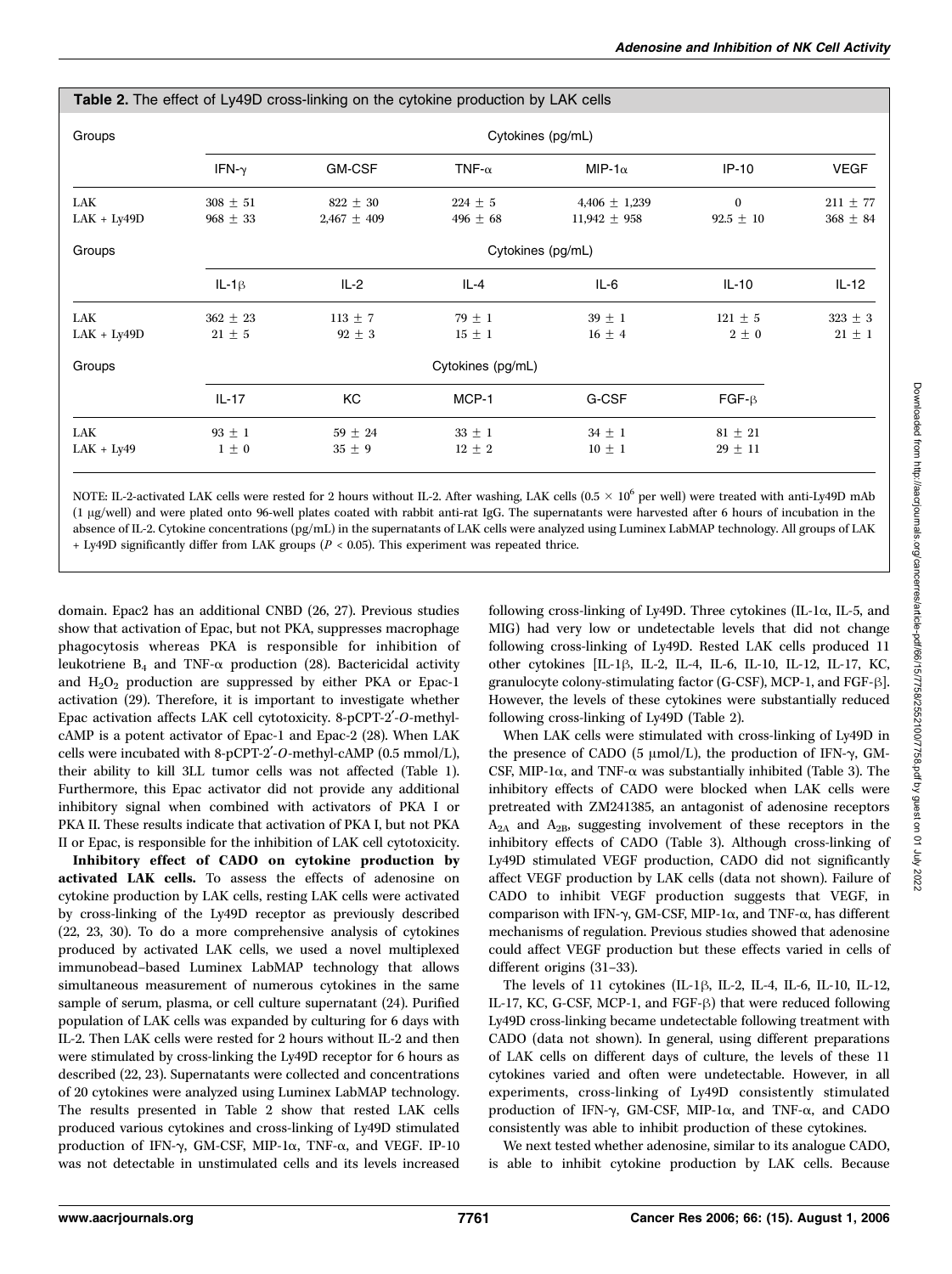| Groups                     | IFN- $\nu$  | <b>GM-CSF</b>   | MIP-1 $\alpha$    | TNF- $\alpha$ |
|----------------------------|-------------|-----------------|-------------------|---------------|
| Experiment 1               |             |                 |                   |               |
| Control                    | $308 + 51$  | $822 + 30$      | $4,406 \pm 1,239$ | $224 + 5$     |
| Lv49D                      | $968 + 302$ | $2.467 + 409$   | $11.942 + 958$    | $497 + 68$    |
| $Ly49D + CADO$             | $94 + 17$   | $420 + 54$      | $1.195 + 71$      | $129 + 15$    |
| Ly49D + ZM241385 + CADO    | $537 + 34$  | $1,426 \pm 245$ | $9.712 + 3.109$   | $296 + 21$    |
| Experiment 2               |             |                 |                   |               |
| Control                    | $612 + 24$  | $407 + 13$      | $862 + 349$       | $124 + 7$     |
| Lv49D                      | $836 + 141$ | $606 + 41$      | $8.195 + 77$      | $161 + 13$    |
| $Ly49D + adenosine + EHNA$ | $257 + 22$  | $83 + 24$       | $738 + 300$       | $101 + 11$    |
| $Lv49D + EHNA$             | $640 + 9$   | $399 + 16$      | 4,135 $\pm$ 459   | $139 + 16$    |

NOTE: Plastic adherent purified LAK cells were washed and rested for 2 hours in the absence of IL-2. LAK cells were incubated with test chemicals in tubes for 20 minutes, then anti-Ly49D rat mAb was added (1 µg/well) and LAK cells were plated into 96-well plates precoated with 2 µg/well rabbit antirat IgG ( $0.5 \times 10^6$  per well). After 6 hours of incubation at 37°C, cytokine production was analyzed using a multiplex kit and Luminex LabMAP technology. Anti-Ly49D mAb significantly increased cytokine production (P < 0.05) and CADO or ADO + EHNA significantly attenuated this response  $(P < 0.05$  and  $P < 0.01$ , respectively). The inhibitory effect of CADO was significantly reversed by ZM241385 ( $P < 0.05$ ; experiment 1). The differences between groups EHNA alone and ADO + EHNA are significant ( $P < 0.05$ ; experiment 2). The experiments were repeated twice.

adenosine is very quickly metabolized by adenosine deaminase, these experiments were done in the presence of EHNA, an inhibitor of adenosine deaminase. Adenosine plus EHNA substantially inhibited production of IFN- $\gamma$ , GM-CSF, TNF- $\alpha$ , and MIP-1 $\alpha$ . EHNA also show a low level of inhibition that was probably mediated by inhibition of the metabolism of adenosine endogenously produced by LAK cells (Table 3).

Effect of PKA I and PKA II activation on cytokine production by LAK cells. The inhibitory effect of adenosine and its analogues is probably due to induction of cAMP and activation of PKA. However, it remains unknown which subtype of PKA is responsible for inhibition of cytokine production. To determine this, we tested the ability of cAMP analogues with different specificities for binding RI or RII subunits of PKA to affect cytokine

production by LAK cells stimulated by cross-linking of Ly49D. LAK cells were activated with anti-Ly49D mAb and cultured for 6 hours in the presence of cAMP analogues.

Treatment of activated LAK cells separately with 6-Benz-cAMP, 8-PIP-cAMP, and 8-HA-cAMP at concentrations of 0.12 and 0.06 mmol/L significantly ( $P < 0.05$ ) inhibited cytokine production (Table 4). Each of these agonists binds separately to A or B site of RI that might lead to partial activation of PKA I and inhibition of cytokine production. However, when both A and B sites of RI were activated by a combination of 6-Benz-cAMP and 8-HA-cAMP, a synergistic inhibitory effect was observed that substantially exceeded the effect of each compound used separately  $(P \leq$ 0.001). Production of IFN- $\gamma$ , GM-CSF, and MIP-1 $\alpha$  was reduced by 92% to 99% whereas TNF- $\alpha$  production was completely inhibited

Table 4. Comparative effects of PKA I and PKA II activation on cytokine production in LAK cells stimulated by cross-linking Ly49D

| Treatment                  | Concentration (mmol/L) | PKA binding site | IFN- $\nu$   | <b>GM-CSF</b> | MIP-1 $\alpha$    | TNF- $\alpha$ |
|----------------------------|------------------------|------------------|--------------|---------------|-------------------|---------------|
| LAK                        |                        |                  | $631 + 46$   | $576 + 33$    | $16.225 + 997$    | $222 \pm 11$  |
| $+$ CADO                   | 0.005                  |                  | $115 + 10$   | $95 + 14$     | $1.022 + 164$     | $38 + 3$      |
| +6-Benz-cAMP               | 0.12                   | RI A/RII A       | $381 + 18$   | $364 + 11$    | $7.249 + 578$     | $98 \pm 0.2$  |
|                            | 0.06                   |                  | $327 + 35$   | $316 + 39$    | $6.456 + 557$     | $84 + 6$      |
| $+8-PIP$ -CAMP             | 0.12                   | RI A/RII B       | 491 $\pm$ 26 | $459 + 35$    | $9,863 \pm 1,556$ | $119 + 7$     |
|                            | 0.06                   |                  | $527 + 14$   | $478 + 7$     | $13.310 + 181$    | $122 \pm 1$   |
| $8-PIP-cAMP + 6-benz-cAMP$ | $0.12 + 0.12$          | PKA II $(A + B)$ | $365 + 17$   | $353 + 30$    | $5.599 + 903$     | $76 + 6$      |
|                            | $0.06 + 0.06$          |                  | $360 + 11$   | $346 + 6$     | $5,360 \pm 163$   | $71 \pm 0.8$  |
| 8-HA-cAMP                  | 0.12                   | RIB              | $238 + 16$   | $219 + 9$     | $3,502 \pm 126$   | $60 \pm 1$    |
|                            | 0.06                   |                  | $322 + 21$   | $293 + 20$    | $5,606 \pm 1,108$ | $79 + 7$      |
| 8-HA-cAMP + 6-benz-cAMP    | $0.12 + 0.12$          | PKA I $(A + B)$  | $52 + 6^*$   | $19 + 0.5^*$  | $191 + 47*$       | $0^*$         |
|                            | $0.06 + 0.06$          |                  | $58 + 7^*$   | $35 + 10^*$   | $220 + 69^*$      | $0^*$         |

NOTE: IL-2-activated LAK cells were rested for 2 hours without IL-2. After washing, LAK cells were activated with anti-Ly49D mAb and incubated for 6 hours with CADO or cAMP analogues that specifically bind to A and B sites of RI or RII. The levels of cytokine in supernatants were determined using Luminex LabMAP technology.

\*Significantly differs from other groups ( $P < 0.01$ ). The experiment was repeated twice.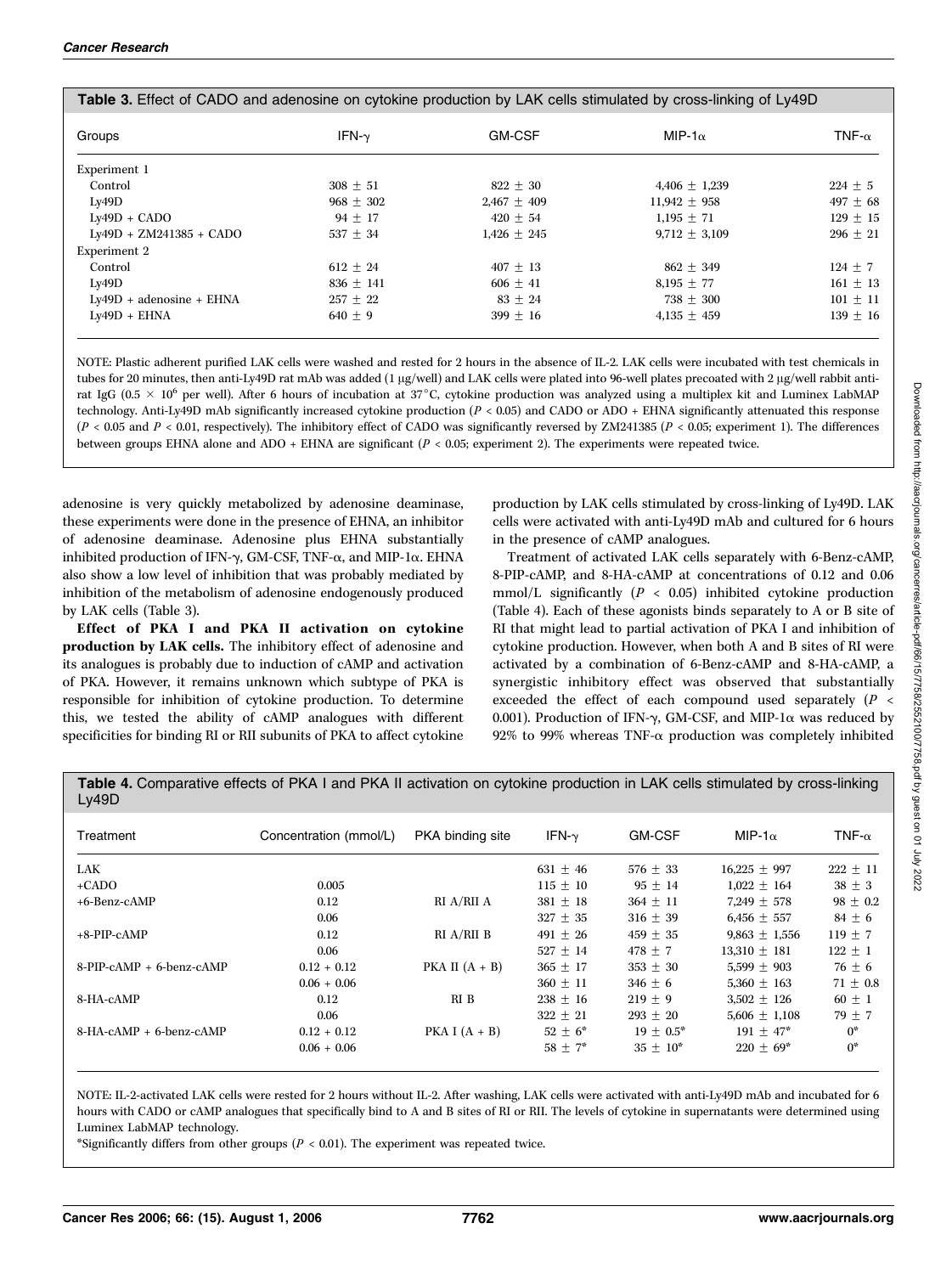(Table 4). In contrast, a combination of 6-Benz-cAMP and 8-PIPcAMP that stimulates PKA II activity did not show any further increase in the inhibitory effects in comparison with each compound used separately (Table 4). These results indicate that activation of PKA I is mostly responsible for adenosine-mediated inhibition of the cytokine production.

Activation of Epac with two different activators, 8-(4-methoxyphenylthio)-2'-O-methyl-cAMP and 8-pCPT-2'-O-Me-cAMP, even at high concentrations (1 and 0.5 mmol/L), showed no effect on cytokine production in activated LAK cells (data not shown). Thus, our data indicate that activation of PKA I, but not PKA II or Epac, inhibits cytokine production by LAK cells.

Effects of PKA inhibitors on CADO-induced inhibition of LAK cell activity. The data presented above show that activation of PKA I mimics the inhibitory effects of adenosine on LAK cell cytotoxic activity and cytokine production. This suggests that the immunoinhibitory effects of adenosine are mediated via the PKA pathway. If this hypothesis is correct, one would expect that inhibition of PKA activity would block the inhibitory effects of CADO. To test this prediction, we first examined the ability of the PKA inhibitor H89 to abrogate the inhibitory effect of CADO on LAK cell cytotoxic activity. H89 inhibits the activity of the catalytic subunits of PKA by blocking the ATP binding site and preventing phosphorylation of the substrate. However, H89 at  $10 \mu \text{mol/L}$ almost completely inhibited the cytotoxic activity of LAK cells (data not shown). At 5  $\mu$ mol/L, H89 still substantially inhibited LAK cell cytotoxicity, which was further inhibited in the presence of CADO (Fig. 2A). Similar results were obtained when H89 at  $2.5 \mu$ mol/L was tested (data not shown). Although H89 is a potent PKA inhibitor, it also inhibits at least eight other protein kinases (34), and this might explain the strong inhibitory effect of H89 on LAK cell functional activity.

We next used a more specific PKA inhibitor, myristoylated peptide  $PKI_{14-22}$ , which specifically blocks the catalytic activity of PKA. PKI peptide at 10 µmol/L did not affect the cytotoxic activity of LAK cells. When PKI was used in combination with CADO, no changes in the inhibitory effect of CADO were observed (Fig. 2A). Similarly, PKI peptide at 5 or 20  $\mu$ mol/L failed to abrogate the inhibitory effect of CADO (data not shown).

These findings indicate that the inhibitory effect of CADO on LAK cell cytotoxicity is not mediated via the catalytic subunits of PKA; however, these results do not exclude the involvement of the regulatory subunits of PKA. The regulatory subunits are the primary receptors for cAMP. Recently, several Rp-cAMPS analogues were identified that specifically antagonize the regulatory RI subunits of PKA I. In this regard, Rp-8-Br-cAMPS was found to be the most potent antagonist of RI. By binding to RI, Rp-8-Br-cAMPS prevents the PKA I holoenzyme from dissociating and thereby prevents the release of RI (35). If RI subunits have signaling functions per se and are involved in mediating adenosine-induced inhibition of LAK cell cytotoxicity, Rp-8-Br-cAMPS should block this effect of adenosine. To test this hypothesis, LAK cells were mixed with Rp-8-Br-cAMPS (1 mmol/L) for 20 minutes and then CADO (5  $\mu$ mol/L) and <sup>51</sup>Cr-labeled 3LL tumor cells were added. Rp-8-Br-cAMPS completely blocked the inhibitory effect of CADO (Fig. 2A). Rp-8-Br-cAMPS at lower concentrations (500  $\mu$ mol/L) only partially reversed the inhibitory effects of CADO and, at 250 µmol/L, had no blocking effect (data not shown).

We next examined the ability of PKA inhibitors to block the inhibitory effects of CADO on cytokine production. The IFN- $\gamma$ production was inhibited either in the presence of CADO or H89.



Figure 2. A, effects of H89 and PKI peptide, inhibitors of the catalytic activity of PKA, and Rp-8-Br-cAMPS, antagonist of RI, on the inhibitory effects of CADO on LAK cell cytotoxicity. LAK cells were mixed with <sup>51</sup>Cr-labeled 3LL tumor cells at E/T ratio 20:1 in the absence or presence of CADO (5  $\mu$ mol/L). In some groups, LAK cells were preincubated for 20 minutes with H89 (5  $\mu$ mol/L), PKI peptide (10 µmol/L), or Rp-8-Br-cAMPS (1 mmol/L) before CADO and target cells were added. After 4 hours of incubation, the percentage of  $51$ release was determined. The H89 + CADO and PKI + CADO groups differ significantly ( $P < 0.01$ ) from the Control group. The Rp-8-Br-cAMPS + CADO group differs significantly ( $P < 0.05$ ) from the CADO alone group but not from the Control or Rp-8-Br-cAMPS alone group. Experiments were repeated thrice. B, analysis of the ability of H89, PKI and Rp-8-Br-cAMPS to block the inhibitory effects of CADO on cytokine production by LAK cells. Ly49D cross-linked LAK cells were incubated for 6 hours with CADO (5  $\mu$ mol/L). In some groups, the PKA inhibitors, H89 (5 µmol/L), PKI (10 µmol/L), or Rp-8-Br-cAMPS (1 mmol/L), were added 20 minutes before CADO. Supernatants were collected and the concentration of  $IFN-\gamma$  was analyzed using multiplex immunobeads kit. The H89 + CADO and PKI + CADO groups significantly ( $P < 0.01$ ) differ from the Control group. The Rp-8-Br-cAMPS + CADO group significantly  $(P < 0.05)$  differs from the CADO alone group but not from the Control or Rp-8-Br-cAMPS alone group. Experiments were repeated twice.

When H89 was used in combination with CADO, H89 did not block the inhibitory effects of CADO (Fig. 2B). Similarly, PKI peptide did not block the inhibitory effects of CADO on IFN-g production. In contrast, Rp-8-Br-cAMPS significantly  $(P < 0.05)$  blocked the inhibitory effect CADO (Fig. 2B). Similarly, Rp-8-Br-cAMPS, but not H89 and PKI peptide, blocked the inhibitory effects of CADO on production of TNF- $\alpha$ , GM-CSF, and MIP-1 $\alpha$  (data not shown).

Thus, these results indicate that adenosine-mediated inhibition of LAK cell cytotoxic activity and cytokine production is not abrogated by blocking the catalytic subunits of PKA I. However, inhibiting dissociation of RI subunits from PKA I blocks the inhibitory effects of CADO. Thus, release of RI from the holoenzyme is required for inhibition of LAK cell cytotoxic activity and cytokine production.

# **Discussion**

Our data show that adenosine receptor signaling affects two major functions of LAK cells: their ability to kill tumor cells and produce cytokines. It was shown that cross-linking of the Ly49D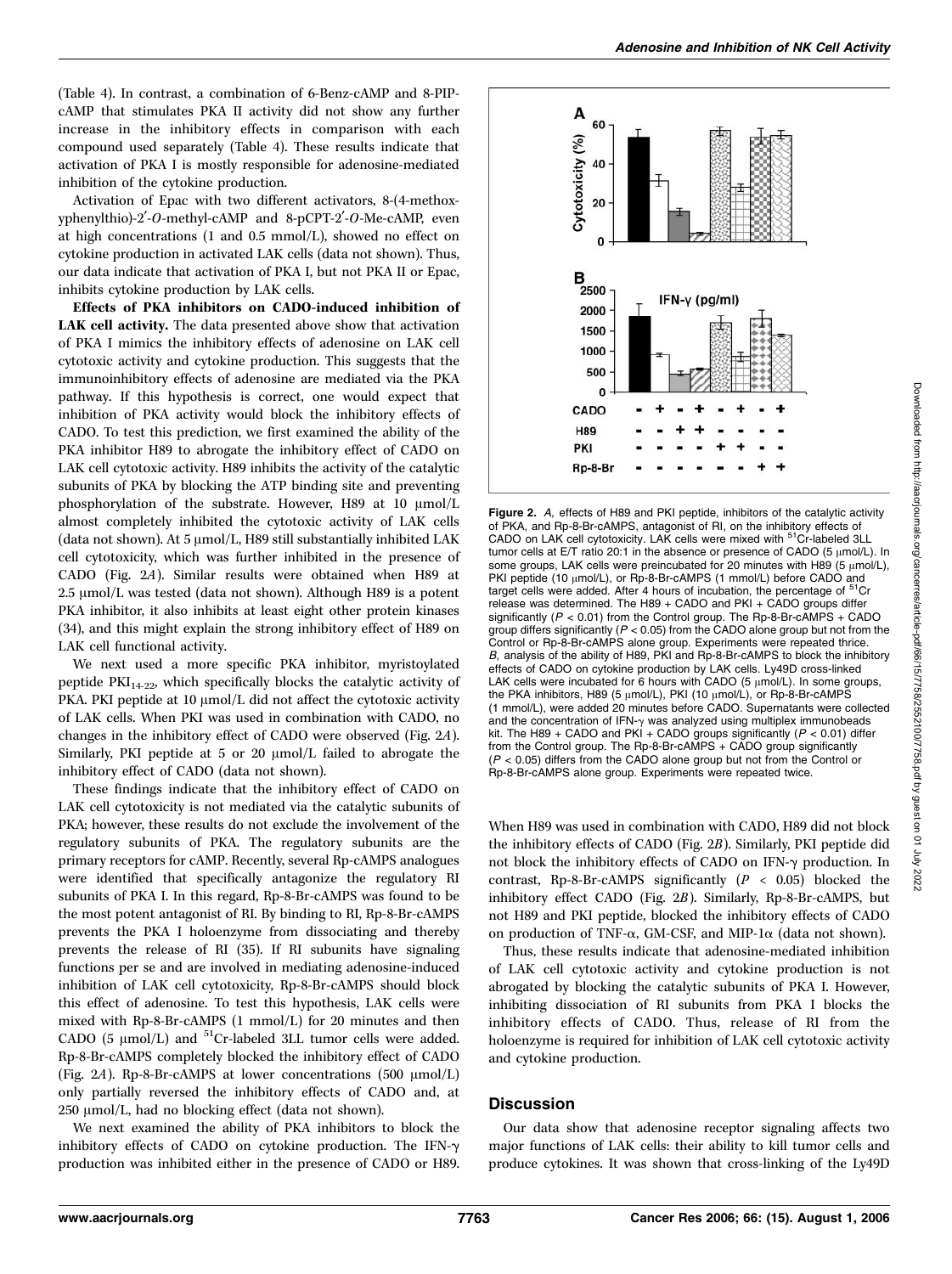receptor leads to the association of this receptor with DAP12, which contains an immunoreceptor tyrosine–based activation motif. Studies with various pharmacologic inhibitors show that cross-linking of Ly49D stimulates IFN- $\gamma$  production via DAP12 tyrosine phosphorylation mediated by Src family kinases whereas  $MIP-1\alpha$  and  $MIP-1\beta$  gene activation is regulated by different pathways (23). The finding that CADO is able to inhibit production of IFN- $\gamma$ , MIP-1 $\alpha$ , TNF- $\alpha$ , and GM-CSF suggests that adenosineinduced inhibition of the production of these cytokines is mediated by upstream signaling events.

Adenosine stimulates cAMP production and activates PKA, and therefore it is conceivable that the cAMP/PKA pathway transmits the signal leading to inhibition of LAK cell cytotoxicity and cytokine production. Using isozyme-selective cAMP analogue pairs that preferentially activate PKA I or PKA II, we found that activation of PKA I, but not PKA II, mimics the suppressive effects of CADO on the cytotoxic activity and cytokine production of murine LAK cells.

PKA I and PKA II have differential effects on the functional activity of other lymphoid cells, such as B and T cells. The very early events of T-cell activation are associated with activation of PKA I, but not PKA II (36). In addition, activation of PKA I, but not PKA II, is responsible for inhibition of receptor-induced B and T cell proliferation (20). PKA I hyperactivation is found in HIVinfected T cells and is associated with their functional impairment  $(20)$ . Abnormally high levels of RII $\beta$  expression are found in T cells of patients with systemic lupus erythematosus, and RII<sub>B</sub> directly interacts and suppresses CREB transcriptional activity in activated T cells (20). Activation of PKA I by specific cAMP-elevated agents  $(S_p - 8 - Br)$  inhibits the cytotoxic activity of rat NK cells (37).

It is unclear why activation of PKA I and PKA II results in different effects on the LAK cell activity. Adenosine-induced cAMP can bind to the regulatory units of both PKA I and PKA II and this would release the catalytic units from both types of PKA. The catalytic subunits are similar in both PKA isozymes and, on activation, they would phosphorylate various targets including transcription factors, such as CREB, CREM, and NF-KB, and affect expression of cytokine genes (17). The fact that activation of only PKA I, but not PKA II, is responsible for the observed adenosinemediated effects might have several explanations. NK cells as well as other lymphoid cells have  $\sim 70\%$  PKA I and only 30% PKA II (37). In addition, PKA I is mostly soluble and is predominantly cytoplasmic, whereas the vast majority of PKA II is insoluble and associated with PKA anchoring proteins (AKAP) that target PKA II to different subcellular sites (centrosomes, actin cytoskeleton, endoplasmic reticulum, mitochondria, the nuclear matrix, etc.; ref. 38). Furthermore, regulatory RI and RII subunits may have distinctive functions (16, 18, 20).

Although adenosine induces cAMP, activates PKA, and inhibits the cytotoxic activity of LAK cells and cytokine production by LAK cells similar to the PKA I agonists, this does not necessarily imply that these effects of adenosine are mediated via the PKA pathway. Some studies show various agents, such as forskolin, dibutyryl cAMP define, Sp-cAMPS, cholera toxin, rolipram, prostaglandin  $E_2$ , albuterol, and isoproterenol, induce cAMP and inhibit T-cell proliferation and IL-2 and IL-5 production, but these effects are PKA independent (39, 40). This conclusion is based on the failure of PKA inhibitors (H89 and PKI peptide) to block the inhibitory effects of cAMP-elevating agents. Studies show that although H89 inhibits PKA activity and CREB phosphorylation, it does not

abrogate the inhibitory effects of cAMP-inducing agents on human T-cell proliferation (40).

PKA activity can be inhibited either by blocking directly the activity of the catalytic units or by blocking the dissociation of the regulatory subunits. Indeed, we found that H89 (5  $\mu$ mol/L), PKI (10  $\mu$ mol/L), and Rp-8-Br-cAMPS (500  $\mu$ mol/L) completely block CADO-induced PKA activity of LAK cells (data not shown). In our experiments, direct blocking of the catalytic subunits with H89 and PKI peptide does not attenuate the inhibitory effects of CADO, arguing against the involvement of catalytic subunits in these effects. On the other hand, blocking the release of RI subunits by Rp-8-Br-cAMPS is associated with attenuation of the inhibitory effects of CADO. These findings indicate that the inhibitory effects of CADO on LAK cell cytotoxic activity as well as cytokine production are mediated via cAMP-mediated release of regulatory RI subunits from PKA I. Similarly, previous studies show that the inhibitory effects of cAMP agonist  $(S_p - 8 - Br)$  on cytotoxic activity of rat NK cells can be blocked Rp-8-Br-cAMPS (37). The precise mechanisms by which R1 mediates these inhibitory effects need to be elucidated.

Increasing evidence suggests that the regulatory subunits of PKA per se have functional activity. Mice with a selective knockout of genes encoding regulatory subunits ( $R I\alpha$ ,  $R I\beta$  or  $R I I\alpha$ ,  $R I I\beta$ ) reveal distinctive phenotypic changes (16). Knockout of RIa gene causes early embryonic lethality whereas knockout of the  $RI\beta$  gene results in hippocampal alterations, reduced inflammatory responses, and nociceptive pain without changes in a total PKA activity. Knockout of RIIa shows no detectable abnormality in spite of a reduction of PKA activity. Mice with knockout of  $RII\beta$  gene manifest metabolic changes (lean phenotype, increased lipolysis, reduced plasma insulin and VLDL and LDL cholesterol), diminished motor learning, increased alcohol consumption, and decreased alcoholinduced sedation (16).

Experiments with transfection of tumor cells showed that  $RI\alpha$ promotes cell growth whereas  $RII\beta$  inhibits growth and induces cell differentiation (16, 18, 19). The importance of the regulatory unit RI $\alpha$  in carcinogenesis was recently shown. Mutation in RI $\alpha$ causes the Carney complex tumor syndrome with development of multiple tumors (schwannomas and endocrine tumors) and cardiac and extracardiac myxomatosis (41). These data clearly indicate that regulatory subunits of PKA have functional activity and PKA has biological significance beyond its catalytic activity.

In summary, adenosine inhibits LAK cell cytotoxic activity and cytokine production. These inhibitory effects involve a common mechanism that includes cAMP induction and activation of PKA type I. Moreover, these inhibitory effects depend on the involvement of RI and are independent of the activity of catalytic subunits of PKA. Findings that adenosine levels are elevated within growing tumors suggest that adenosine could inhibit the effector functions of tumor-infiltrating immune cells and thus protect malignant tissues from immune-mediated destruction.

#### Acknowledgments

Received 2/6/2006; revised 4/10/2006; accepted 5/17/2006.

Grant support: Department of Defense Breast and Prostate Cancer Research Program grants DAMD17-03-1-0599 and DAMD-02-1-0127 (E. Gorelik.), NIH grants RO1 CA098642-01A1 and R21CA102061-01A1 (A. Lokshin), and NIH grant DK68575 (E. K. Jackson).

The costs of publication of this article were defrayed in part by the payment of page charges. This article must therefore be hereby marked advertisement in accordance with 18 U.S.C. Section 1734 solely to indicate this fact.

We thank Dr. John Ortaldo for providing anti-Ly49D mAb.